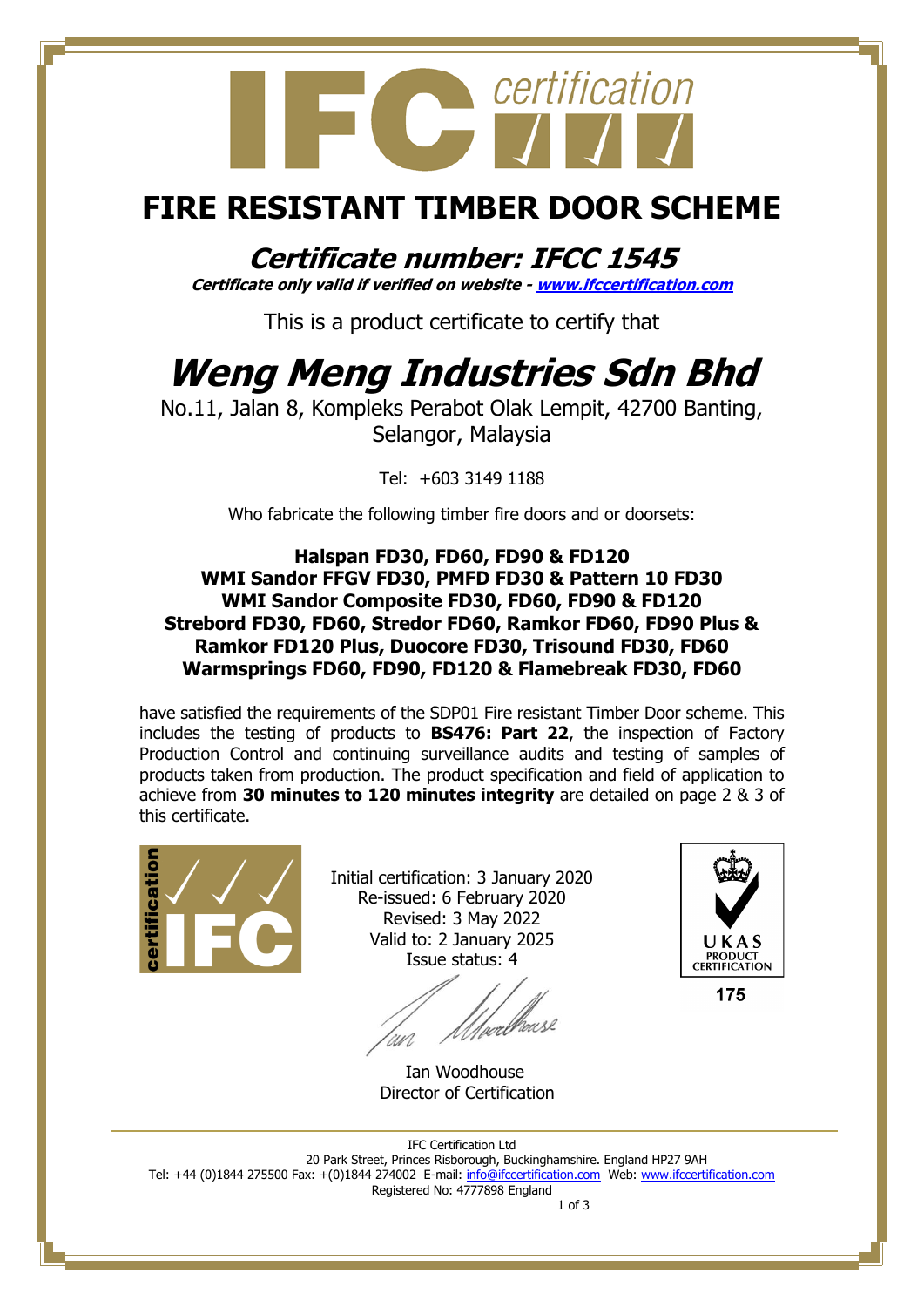**CONTRACTE CONTRACTES** 

#### **Certificate number: IFCC 1545**

The production of fire resistant timber doorsets are manufactured in accordance with assessment/ test reports referenced within the following table:

| <b>Doorset Description</b>          | <b>Fire Rating</b>      | <b>Assessment/ Test Report</b> |
|-------------------------------------|-------------------------|--------------------------------|
| Sandor Flush Fire Rated Door        | FD30, FD60, FD90, FD120 | WF406295                       |
| Leaves Set with Composite           |                         | WF406296                       |
| installed<br>Core<br>in             |                         |                                |
| Timber/Metal * Frames.              |                         |                                |
| Series FFRD.E30F                    |                         |                                |
| Series FFRD.E60F                    |                         |                                |
| Series FFRD.E90F                    |                         |                                |
| Series FFRD.E120F                   |                         |                                |
| *(Only FD120 tested in Metal        |                         |                                |
| Frame)                              |                         |                                |
| Sandor Flush Fire Rated             | FD30                    | EWA 27327-05                   |
| Door Leaves Set with                |                         |                                |
| <b>Timber Inserts</b>               |                         |                                |
| and Composite Core                  |                         |                                |
| installed with Timber Frame.        |                         |                                |
| Series FFGV.FD30                    |                         |                                |
| Sandor Decorative Panelled          | FD30                    | WF414872/WF332900              |
| Fire Rated Door Leaves Set          |                         | WF332901                       |
| with Composite Core                 |                         |                                |
| installed with Timber Frame.        |                         |                                |
| Series PMFD.FD30                    |                         |                                |
| Series Pattern 10.FD30              |                         |                                |
| Halspan Optima                      | FD30                    | HS03 PAR/10341/01 B            |
| Halspan Optima                      | <b>FD60</b>             | HS04 PAR/10341/02 B            |
| Halspan Prima                       | FD30                    | HS01 06166C                    |
| Halspan Prima                       | <b>FD60</b>             | HS02 06167C                    |
| Halspan                             | FD90                    | HS05 PAR/10513/01 A            |
| Halspan                             | FD120                   | HS06 PAR/10513/02 B            |
| Prima Plus                          | FD30                    | PAR/15953/01                   |
| Prima Plus                          | FD60                    | IFCA/15953/02                  |
| Prima Plus                          | FD90                    | PAR/17519-01                   |
| Prima Plus                          | FD120                   | PAR/17519-02                   |
| Prima Plus Enhanced                 | <b>FD60</b>             | PAR/16286-01                   |
| Halspan 30 Panelled                 | FD30                    | FEA/F97097 Rev I               |
| Prima/Optima                        |                         |                                |
| Halspan 60 Panelled Prima           | <b>FD60</b>             | Chilt A01015 Rev D             |
| Strebord                            | FD30                    | IFCA/08037                     |
| Strebord 44                         | FD30                    | Chilt/A02066                   |
| Strebord 44+                        | FD30                    | WF417523                       |
| Strebord 54                         | FD60                    | Chilt/A02067                   |
| Strebord 54 Panelled                | <b>FD60</b>             | Chilt/A10152                   |
| Stredor 44                          | FD30                    | BMT/CAN/F15159                 |
| Stredor 54                          | <b>FD60</b>             | WF377027                       |
| Strebord 44/54 and Stredor<br>44/54 | FD30                    | WF407090                       |
| Strebord 54 and Stredor 54          | <b>FD60</b>             | WF427764                       |

The certificate and schedule are held in force by regular annual surveillance visits by IFC Certification and the reader or user should contact IFC Certification to validate its status. This certificate remains the property of IFC Certification and must be returned to them on demand.<br>27 ©IFC Certification Ltd 2004 2 of 3

F27 ©IFC Certification Ltd 2004